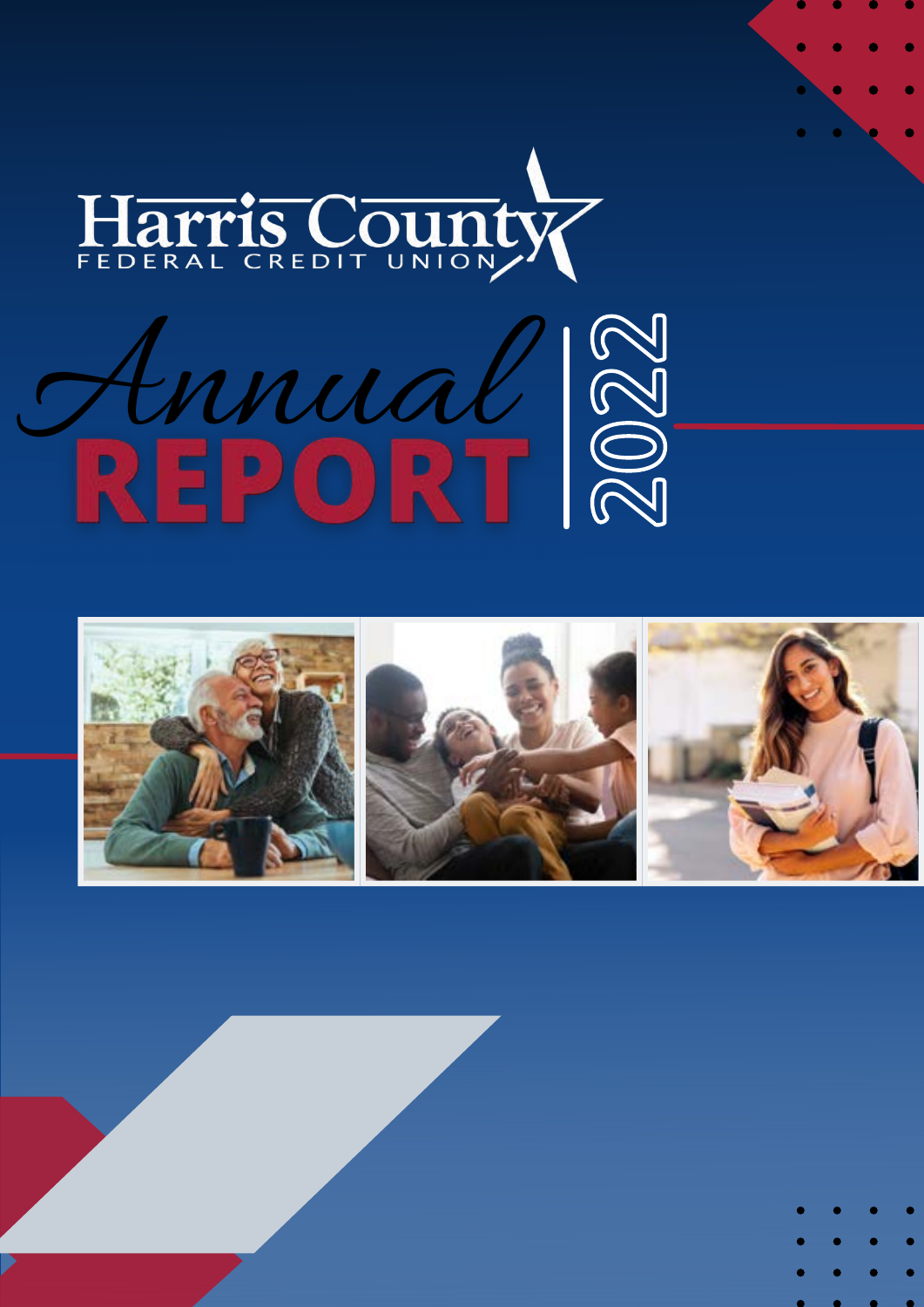# Harris County

Once A Member, Always A Member Established in 1951, Harris County Federal Union serves nearly 20,000 members throughout Harris County. For over 70 years HCFCU has been fully committed to serving Harris County employees, and we continue this tradition today by offering a wide variety of deposit, savings, investment products, and affordable lending to help you achieve your financial goals. Whatever those goals are, HCFCU is here to help by offering convenience, flexibility, and an array of wonderful products designed to help you earn more, and gain better control of your wallet.

### **Mission Statement**

We are committed to providing personalized financial solutions that enhance the lives of our member-owners.

# **Vision Statement**

We will provide quality financial services and expertise to assist members in achieving financial well-being.

# **Board of Directors**

Diana Woodley, Chairman Mercedes Leal, Vice Chairman Peggy Sparks, Treasurer Pam Speer, Secretary

Darla Coons, Director Dorothy Dehnert, Director Janet Bryant, Director Jeremy Ratcliff, Director

John Matthews, Director Kevin Mauzy, Director Rosanette Bosco, Director

# **Supervisory Committee**

Crystal Milner

James Hastings Wendy Caesar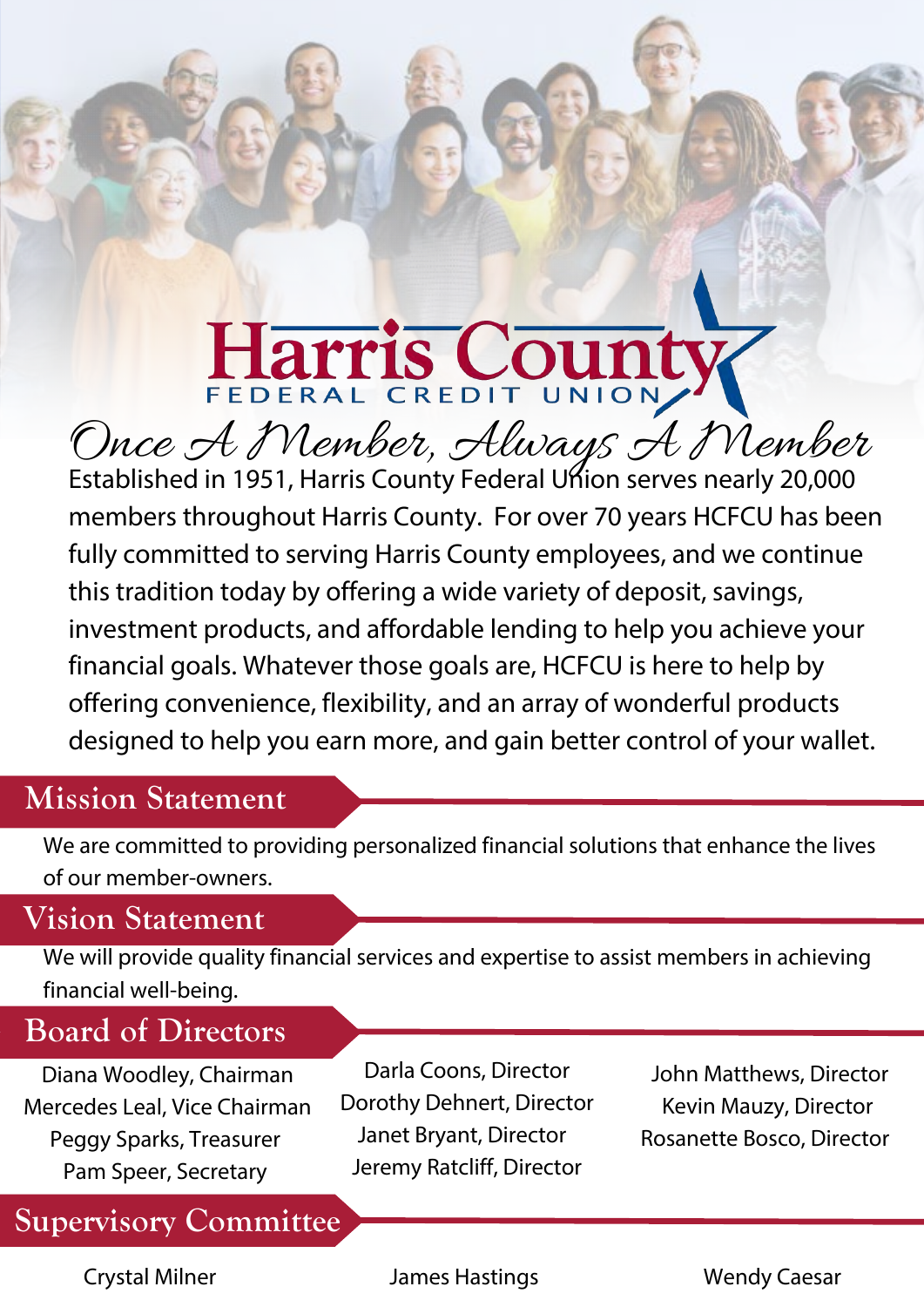# **Board of Directors Report**

As member-owners of our unique cooperative, you have a voice in your credit union. Harris County Federal Credit Union draws financial strength from its members. When you borrow and save and refer your family and coworkers – we all benefit. Your participation in credit union events and educational opportunities also contributes to the growth and potential of your credit union. We are all invested in the financial well-being of each member of our credit union family.

As a financial cooperative, we recognize that we can most effectively serve you and strengthen our organization by engaging with all Harris County employees and supporting the essential Harris County services and programs that provide our foundation. Although 2021 brought its own economic and pandemic related challenges, HCFCU acted to ensure availability of critical financial services throughout our community.

Deposit growth continued to outpace loan demand as members looked to bolster their savings and hold off on larger purchases due to price increases and limited availability. Many members continued working remotely as the impacts of the pandemic wore on. Service delivery evolved to increase secure, online access to members and potential members. We appreciate your confidence in the credit union to provide valuable financial services. As you can see from the financial reports included, HCFCU continues to grow. Our growth allows us to offer a wide array of deposit and loan products to assist you in achieving your financial goals. We take our mission to heart, and as a member of the Harris County community, we have a stake in your success.

We again experienced limited ability to bring credit union services into County offices through our CU@Work program but appreciate members accessing our services, including new memberships, online. We were able to add over 1100 new members during 2021 from a variety of different departments with many of those new members opening multiple products and services. The confidence you have placed in us to serve your financial needs is an honor and we intend to continue working to earn your business and strengthening member relationships.

As we begin our 71st year of service, with assets of over \$209 million, I'd like to recognize my fellow board members for their dedication to this credit union. United in leadership, we are responsible for ensuring your credit union has a capable, qualified, and transparent management team. The strength of this Board's commitment to the highest standards of governance and management is integral to HCFCU's well-being, sustainability, and prosperity. We are grateful for the opportunity to serve on the Board of Directors for HCFCU and we remain committed to furthering the mission of our credit union.

# **Supervisory Committee Report**

The Supervisory Committee is tasked with ensuring that the Board of Directors and management of the credit union is meeting all regulatory requirements and complying with approved policies and control procedures to safeguard members' assets. The Committee provides oversight related to the establishment of effective internal controls, adherence to board policies and compliance with appropriate laws and regulations.

In order to continue providing effective oversight as the size and complexity of the credit union increases, the Committee is guided by a mission statement and work plan designed to ensure Committee members are meeting obligations. Each member is expected to stay current on the responsibilities of the Supervisory Committee as well as the activities of the credit union. Committee members have received appropriate training during the year, and they remain committed to expanding their knowledge.

The Supervisory Committee contracts with an independent auditing firm to perform an annual audit of the credit union. Their latest review, conducted in accordance with the National Credit Union Administration - (NCUA) Rules and Regulations, effective June 30, 2021, indicated that the overall records and operations of the credit union were found to be in good condition. In addition, the NCUA reviews the credit union to confirm compliance with board policies, federal laws, and regulations. Their most recent review found HCFCU to be in excellent financial condition.

Based on thorough analysis, the Supervisory Committee Is satisfied that adequate internal controls exist to protect member accounts and that the financial statements accurately reflect the performance and condition of the credit union. The Supervisory Committee is dedicated to carrying out its responsibilities in the best Interest of the credit union membership. The Committee appreciates the assistance and cooperation of staff and management and the continued support of the Board of Directors in the performance of these duties.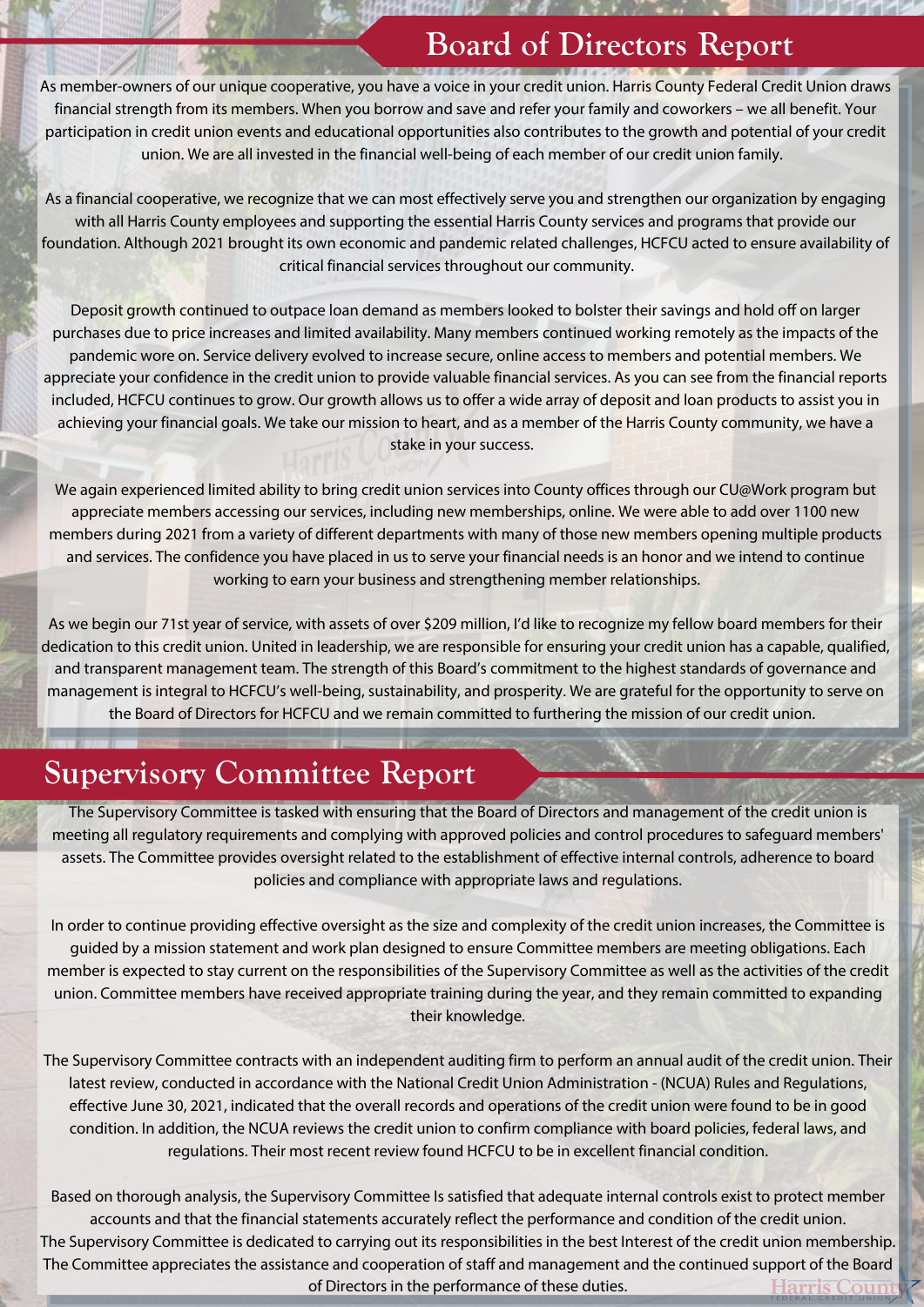# **Financial Report**



| Assets                               |                                     | 2020                           | 2021          |
|--------------------------------------|-------------------------------------|--------------------------------|---------------|
| <b>Loans to Members</b>              |                                     | \$91,236,443                   | \$91,943,274  |
| Cash on Hand and in Banks            |                                     | \$28,487,148                   | \$32,855,302  |
| Investments                          |                                     | \$65,921,343                   | \$71,481,202  |
| <b>Fixed Assets</b>                  |                                     | \$350,166                      | \$155,670     |
| All Other Assets                     |                                     | \$7,657,415                    | \$12,603,340  |
| <b>Total Assets</b>                  |                                     | \$193,652,514                  | \$209,038,788 |
| Liabilities & Equity                 |                                     |                                |               |
| <b>Accounts Payable</b>              |                                     | \$2,060,841                    | \$1,783,105   |
| Dividends Payable                    |                                     | \$0                            | \$0           |
| Notes Payable                        |                                     | \$0                            | \$0           |
| <b>All Other Liabilities</b>         |                                     | \$329,889                      | \$355,517     |
| <b>Total Liabilities</b>             |                                     | \$2,390,730                    | \$2,138,622   |
| <b>Member Deposits</b>               |                                     | \$161,836,493                  | \$174,317,744 |
| Reserves                             |                                     | \$1,188,669                    | \$1,188,669   |
| <b>Retained Earnings</b>             |                                     | \$28,236,622                   | \$31,393,754  |
| <b>Total Member Equity</b>           |                                     | \$191,261,784                  | \$206,900,167 |
| <b>Total Liabilites &amp; Equity</b> |                                     | \$193,652,514                  | \$209,038,788 |
|                                      |                                     | Statement of Income & Expenses |               |
|                                      |                                     | Income                         |               |
| 2020<br>C E E E E A E                | 2021<br>$E$ $A$ $D$ $D$ $D$ $D$ $D$ |                                | Loans         |

|                                       | <u>LVL 1</u> | 2020        |
|---------------------------------------|--------------|-------------|
| Loans                                 | \$5,429,828  | \$5,555,645 |
| Investments                           | \$904,545    | \$1,043,570 |
| Fees & Miscellaneous                  | \$2,283,914  | \$2,033,126 |
| <b>Total Income</b>                   | \$8,618,287  | \$8,632,342 |
| <b>Expenses</b>                       |              |             |
| Salaries & Benefits                   | \$2,631,716  | \$2,618,886 |
| <b>General Administration</b>         | \$2,626,840  | \$2,668,853 |
| Depreciation                          | \$62,076     | \$58,357    |
| Dividends on Member Deposits          | \$565,321    | \$639,482   |
| Provisions for Loan Loss              | \$310,900    | \$578,600   |
| Gain/Loss on Disposition of Assets    | \$0          | \$0         |
| <b>Total Expenses</b>                 | \$6,196,853  | \$6,564,178 |
| <b>Net Income</b>                     | \$2,421,434  | \$2,068,164 |
| Other Non-Operating Income            | \$467,250    | \$375,314   |
| <b>Transfer to Undivided Earnings</b> | \$2,888,684  | \$2,443,478 |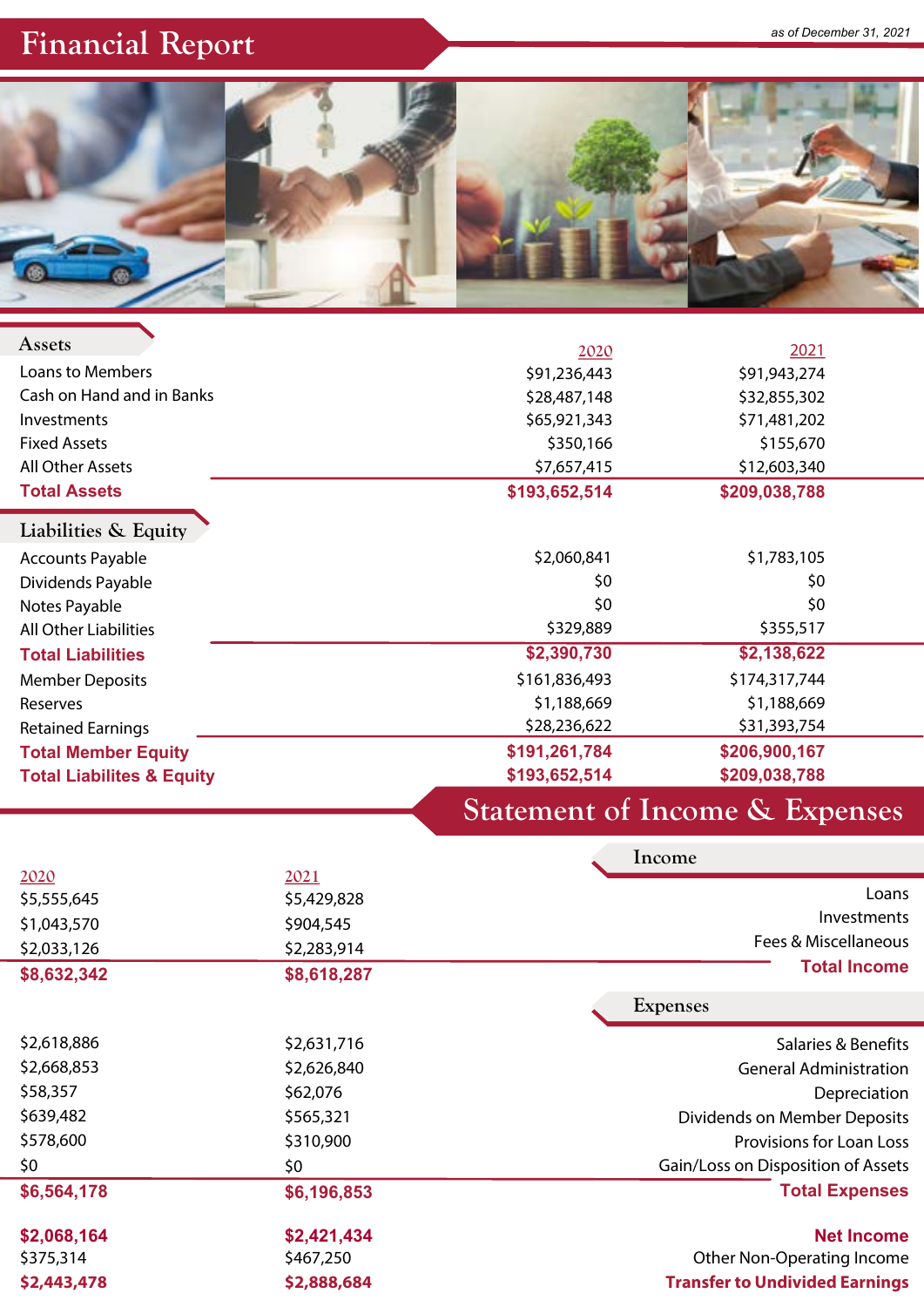- 
- 

#### **Executive Team**

Vicki Squires President

Dawn Daily VP, Lending & Collections

Mike Wilson VP, Sales & Service

Stephen Farias VP, Information Systems

#### **Accounting & Technology**

Veronica King Accounting Projects & Facilities Manager

Marco Hernandez Accounting Specialist

Jennifer McDermott Plastic Card Specialist

Zamoni Bryant IT Systems Specialist

#### **Lending Team**

Tamera De La Rosa Loan Supervisor Regina Graves Senior Loan Officer Roberto Becerril

Senior Loan Officer

Hodari Mitchell Loan Officer

Christina Deshotel Loan Assistant

#### **Marketing**

Kameo Allen Marketing Specialist

# **HCFCU Team**

#### **Collections Team**

Rhonda White Collections Manager Gricelda Ramirez Collections Specialist

Tekyrian Stephens-Persley Collections Specialist

#### **Operations Team**

Connie Myers Teller Supervisor Diana Leon Operations Manager Randee Del Bosque Operations Specialist

#### **Member Services Team**

Cerciaus Janvier Member Service Rep Jeanette Sharpe Member Service Rep Dominic Guillory Branch Service Rep Kassandra Peguero Branch Service Rep Delia Emms Vault Teller Jihad Garlington Teller Jazmin Granados **Teller** Kalisha Abbott Teller Leslie Davila **Teller Harris County**